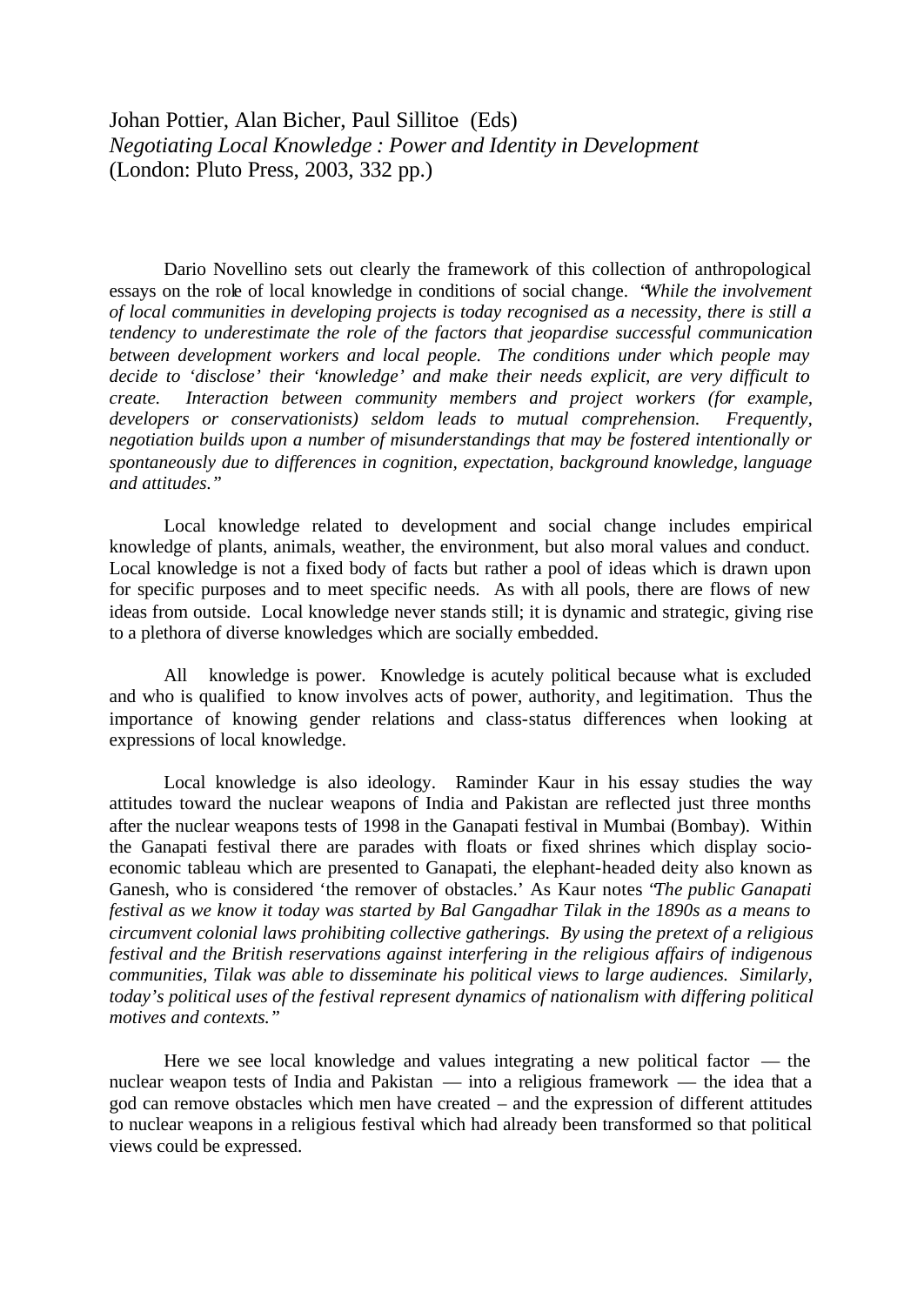Two other essays deal with the use of local knowledge — or what is said to be local knowledge — in cases of political violence. Johan Pottier, one of the editors, presents a study "Modern Information Warfare Versus Empirical Knowledge: Framing 'The Crisis' in Eastern Zaire, 1996". The United Nations has been increasingly drawn into the violent political situation of Zaire, now Democratic Republic of Congo, in part as a consequence of the 1994 genocide in Rwanda, its spillover effect in Zaire, and the political-economic rivalry of the new leadership in both Rwanda and Uganda. Knowledge of the local situation in eastern Zaire held by academic writers was largely overlooked by the ambassadors at the UN while they accepted the position of the Rwandan government that the Tutsi in Kivu were persecuted because of their ethnicity by Rwandan Hutu who had fled Rwanda and continued the genocide. As Pottier states "*The events in eastern Zaire, 1996, illustrate the danger already well understood in debates on technology — that 'local knowledge' is still treated as homogeneous, incontestable and applicable over fairly extensive areas."*

Another essay dealing with the consequences of violence is Alex Argenti-Pillen "The Global Flow of Knowledge on War Trauma: The Role of the Cinnamon Garden Culture in Sri Lanka". The Cinnamon Garden is an area of the capital Colombo where are housed many NGOs dealing with mental health, humanitarian aid workers and other Sri Lankan intellectuals. There is a growing awareness that war and armed violence leaves deep scars upon people which influences their future behaviour. These scars are called in the largely Western mental health vocabulary "post-traumatic stress disorder" and are thought to predispose peoples to further violent upheaval and ongoing cycles of violence. This action and its consequences is what is known in both Hinduism and Buddhism as *karma.* The problem facing modern Sri Lankan mental health workers is to translate terms from English and its Western analytical framework into terms understandable by rural Sri Lankans who had been caught up in the violence and counter-violence of the Government versus the leftist JVP insurgency in the south of Sri Lanka. The same problems of war trauma exist in the better known conflicts of the north between the Government and the Tamils.

Much of the terminology for mental health states exists in Buddhist philosophy. However, in practice, many rural Sri Lankans, while Buddhists, have not studied Buddhist philosophical thought. When a religious service or rite is needed, people go to find a monk who will do the ritual. Thus when some mental health words are translated into Colombostyle 'high Sinhala', neven though the term has Buddhist roots, it is understood with diffuculty by the people who are to be helped. Yet at a popular level in rural Sri Lanka "mental illness" is seen as a total inability to function and so the lasting but subtle forms of post-conflict trauma are not seen by village people as a mental illness requiring care.

In this Sri Lankan case, there is a need for three levels of approach. The first is an understanding of the 'local knowledge' — the way people understand their feelings, ideas, motivations, the consequences of action. The second level is an understanding of Buddhist philosophical thought which colors but is not identical with popular perceptions. Buddhism has long been concerned with the way in which feelings and ideas arise and how they influence action. However, time and practice has given Buddhist monks and their institutions a crust which makes the healing aspects of Buddhism largely unrecognized. The third level is Western mental health, especially those elements which arise from a study of war-torn societieds. While it is difficult to be a 'cultural broker' or a 'cultural facilitator', in order to be helpful, one must feel at ease with these three levels of analysis.